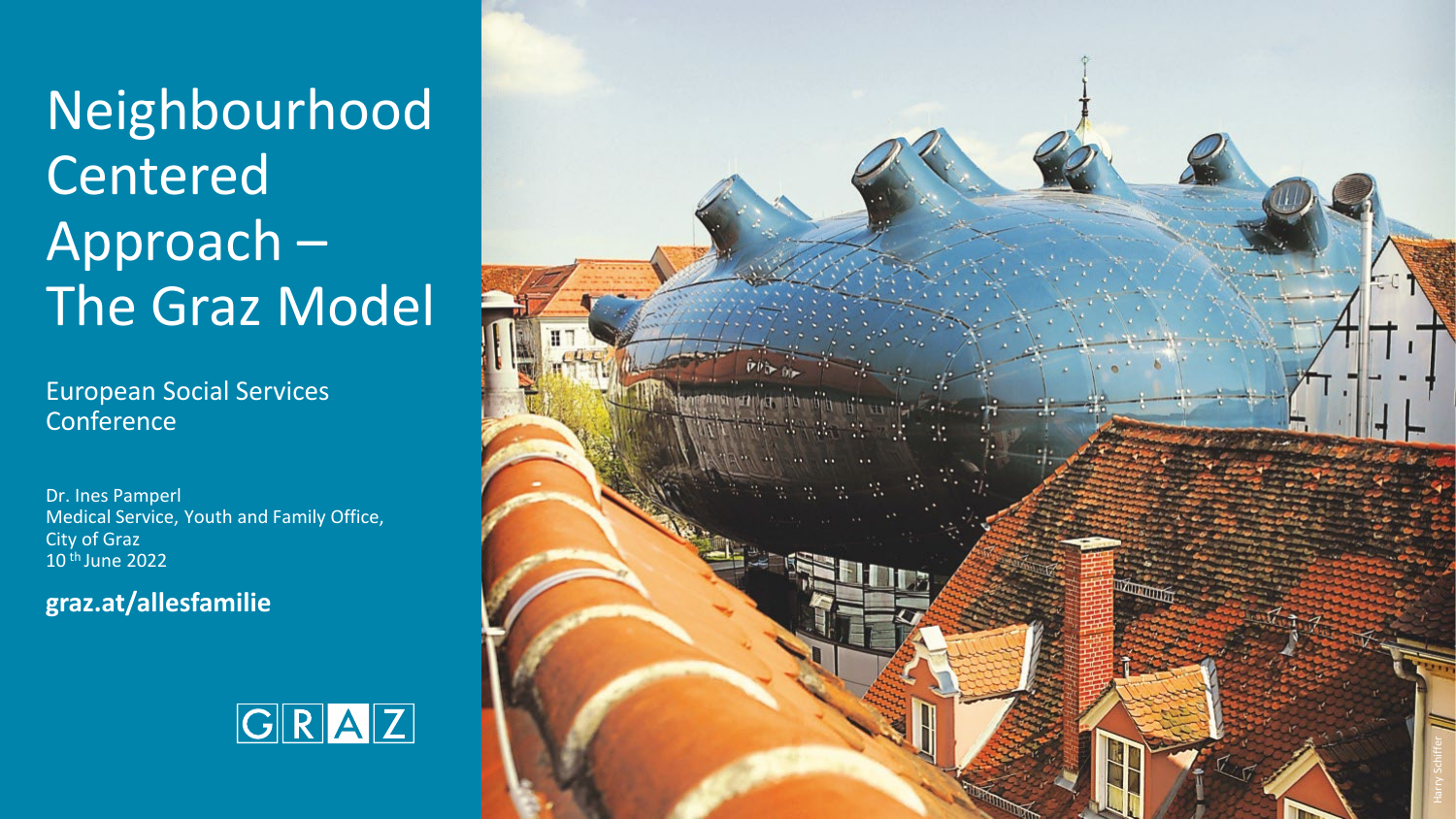### Facts and Figures



#### **City of Graz**

- Inhabitants: 295.424 (1.1.2022)
- Average age: 40,5 years
- About 17,5 % under 20 years old
- About 2.900 births per year
- 2003: Neighbourhood Centered Approach\* started
- 2010: Pilotproject reorganisation of the financing model
- Since 2014: Implementation

\*Prof. Wolfgang Hinte, Helga Treeß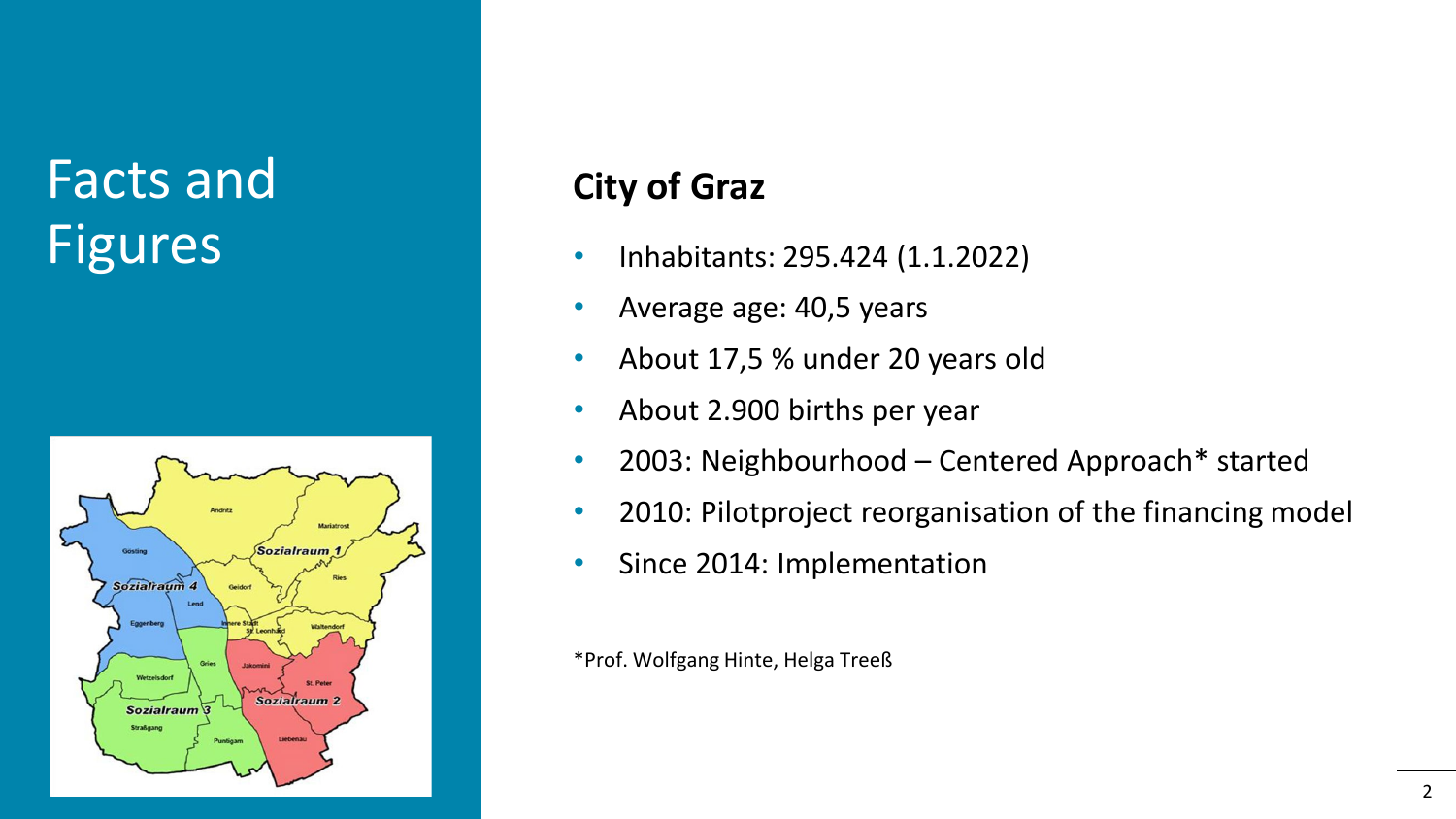#### Changing the Focus



#### **From passive support to empowerment**

- Assistance is based on actual client needs
- Family members are included in efforts to find solutions
- Domestic and broader social context is another focus
- Evaluation and adaptation on a regular basis
- Integration of non-profit actors and other institutions
	- *provides flexibility and innovation*
- Budget is not tied to specific cases
- Continuity is secured through financial stability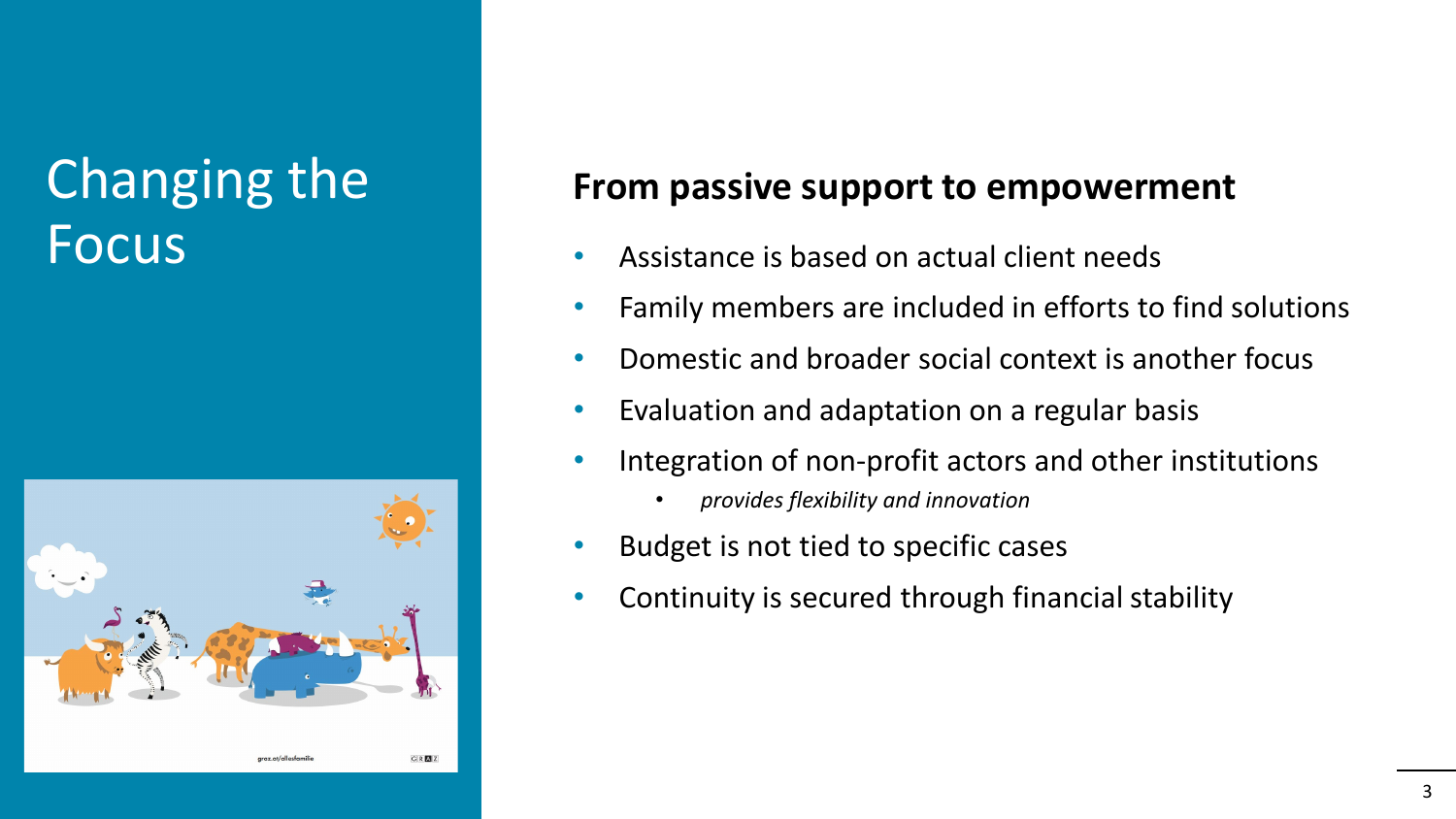# Primary Prevention and **Health**



#### **What we provide**

- Free of charge offerings combined with financial incentives
	- *Expecting parents*
	- *Parents with new-born children up to about 3 years*
- At home visits for parents with new-borns
- Parent advisory centres with a physician on staff
- Health service at kindergarten and school
- Needs-specific activities and consultation services
- Children and youth outreach service

4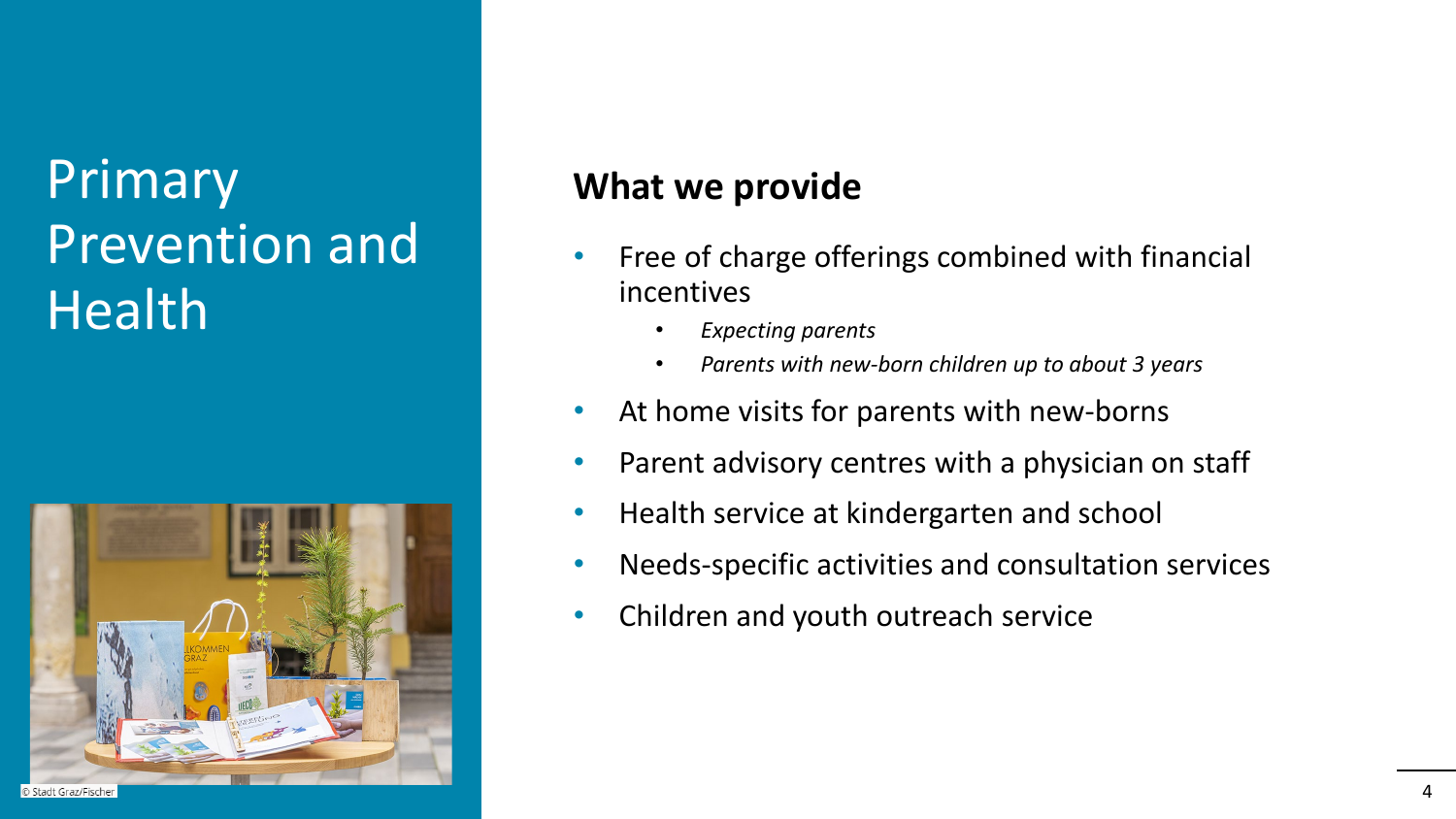### Seamless **Transition**



#### **From primary to secondary prevention**

- Positive initial contact enhances the acceptance
- Sometimes the transition is gradual and nearly "invisible"
- Protecting the child has the utmost priority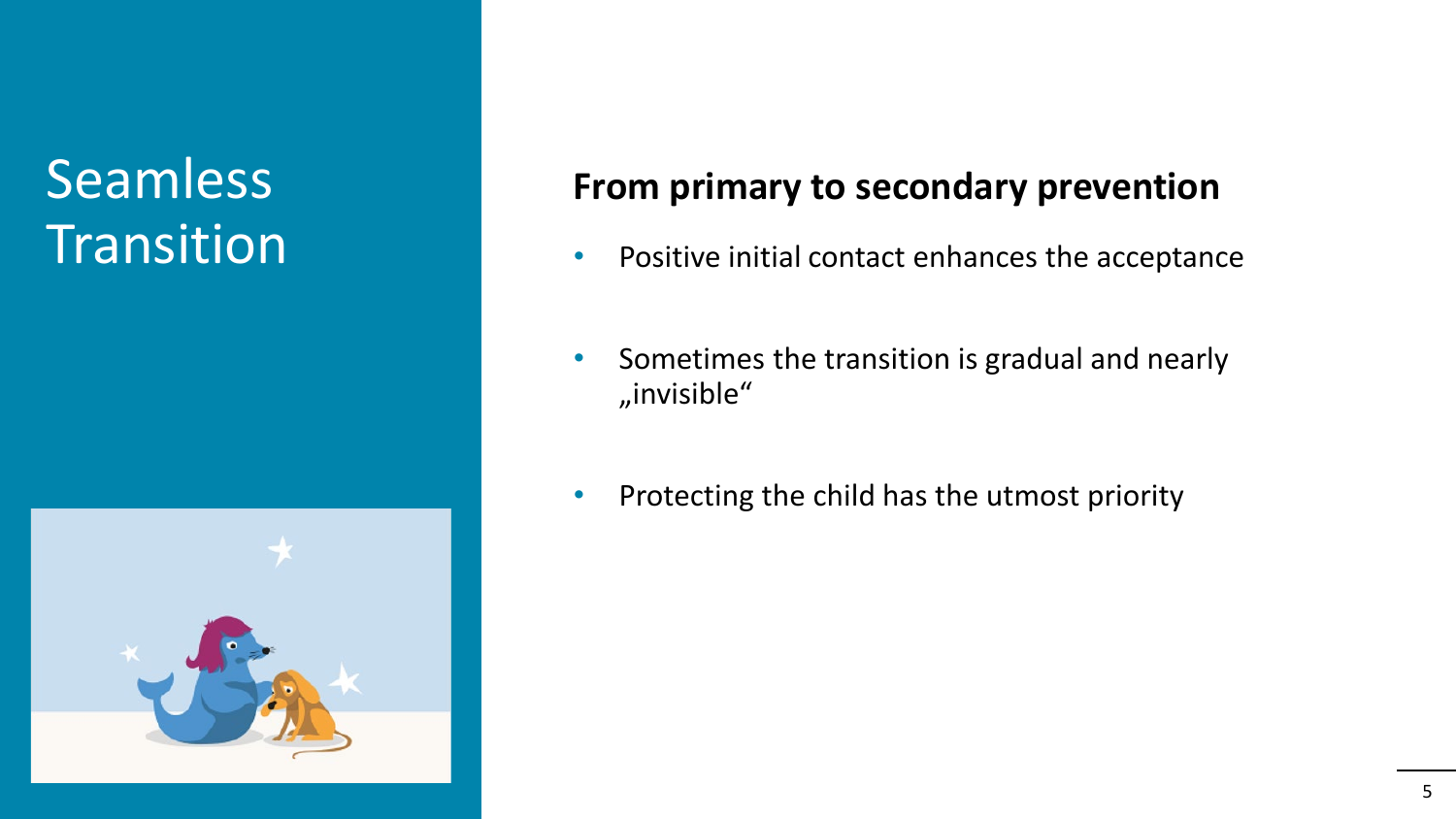# Flexibility in Turbulent Times



#### **Current challenges**

- Highly effective during the pandemic
- Service providers were and are able to convert offerings according to national and local guidelines
- Maintaining contact with most families
- Coordinators could and can adapt assistance and support services appropriately and quickly
	- *digital, telephone or hybrid formats*
	- *Ukrainian families with children*